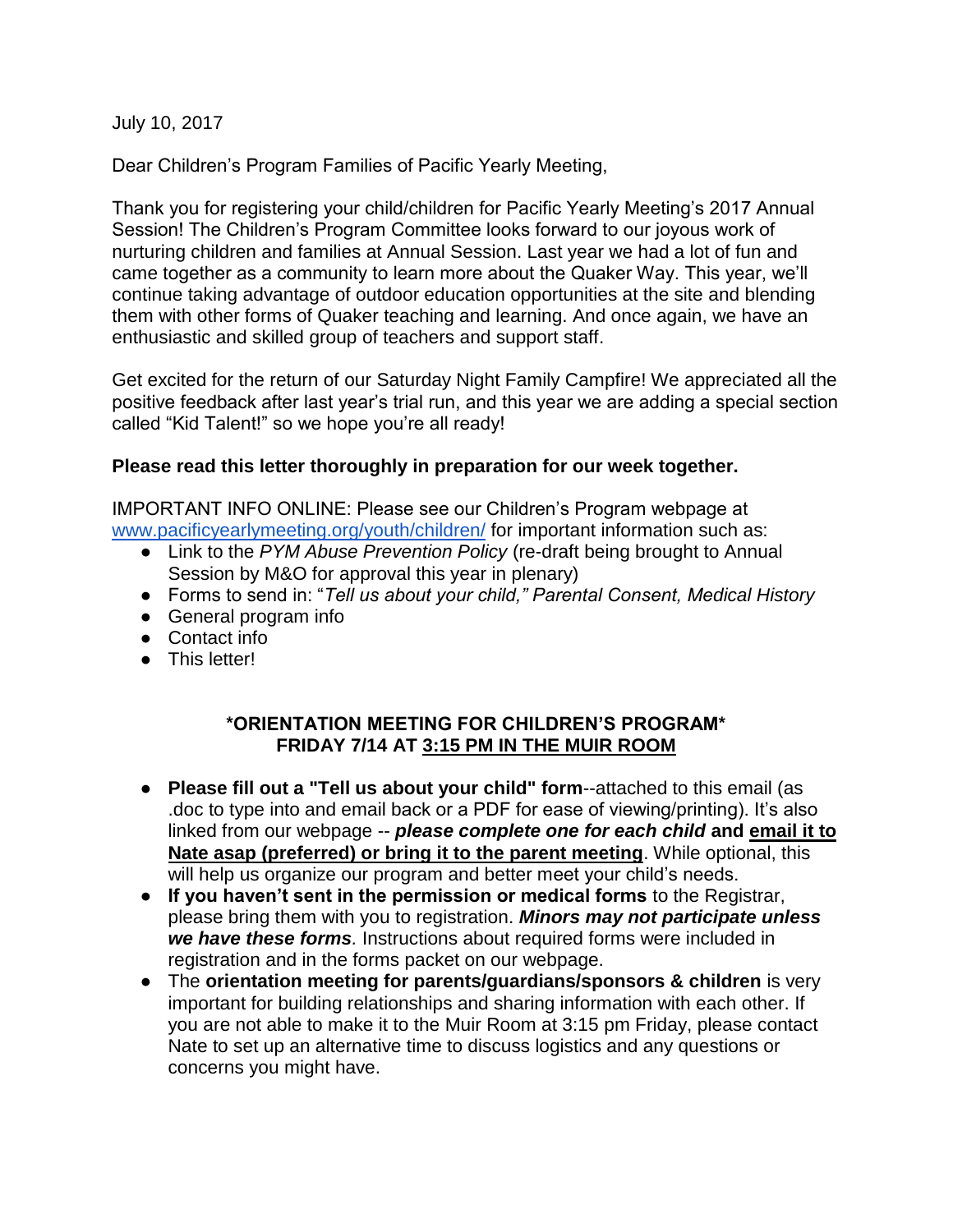● You can see the whole **Annual Session schedule**, including the all-ages activities, linked from the Annual Session Info page: <https://www.pacificyearlymeeting.org/about/annual-session-information/>

PROGRAM AGE GROUPS: We will have three age groups: ages 0-4 years old (Babies and Preschool), ages 5-8/9 years old (Elementary Program), and ages 9/10-13 years old (Middle School Program). These groups are flexible depending on the needs of the children. We will be combining the two oldest groups for our afternoon outdoor adventures to allow us to offer more options. We have also been considering the possibility of having some non-age-segregated times (Montessori / Waldorf-style). Please discuss any requests for exceptions to this basic structure with Nate.

TEACHERS: We have a stellar group of teachers again this year, many who have worked with the Children's Program in previous years and some new ones we're excited to introduce to you. You'll have an opportunity to meet them at the Orientation Meeting and we encourage you to stay in regular communication with them throughout the week. Staff will wear bright orange t-shirts when we're working, so we should be easy to sight.

FACILITIES: We are privileged to have amazing classrooms indoors and out. Walker Creek Ranch has a fantastic trail system with bountiful beauty. We will go over these at the Orientation Meeting.

LOGISTICS: **It is super important that you or your designee sign your child in and out of the program,** for safety as well as for easing our program flow and staff changeovers. You can designate other adults who have permission to sign your child/ren in and out on the "Tell us about your child" form.

It is important to know where you will be during the program hours so we can find you in the unlikely case of an emergency. We will have a radio to contact other Friends in support roles who are responsible for logistics, such as the Arrangements Coordinators.

**Some important reminders** to help the program run smoothly and all participants to make the most of their time at Annual Session:

- **Children's Program runs from after breakfast to the beginning of lunch, and from after lunch to right before dinner.** In the evenings there are some allages events on the schedule that we encourage you to attend together! And of course the Saturday night campfire :)
- **Be on time when dropping off and picking up:** 
	- *Morning sign-in*: 7:40am- 7:55am in front of Dining Hall before worship (or after worship, in the Classroom)
	- *Morning pickup*: 12:40pm-12:50pm in/outside the Dining Hall
	- *Afternoon sign-in*: 1:30pm-1:45pm Outside the Dining Hall
	- *Afternoon pickup:* 5:25pm-5:35pm Outside the Dining Hall
- **Lunchtime: Staff are not on duty during most of lunch** -- we bring the children to lunch early and get them started, and then we need you to care for